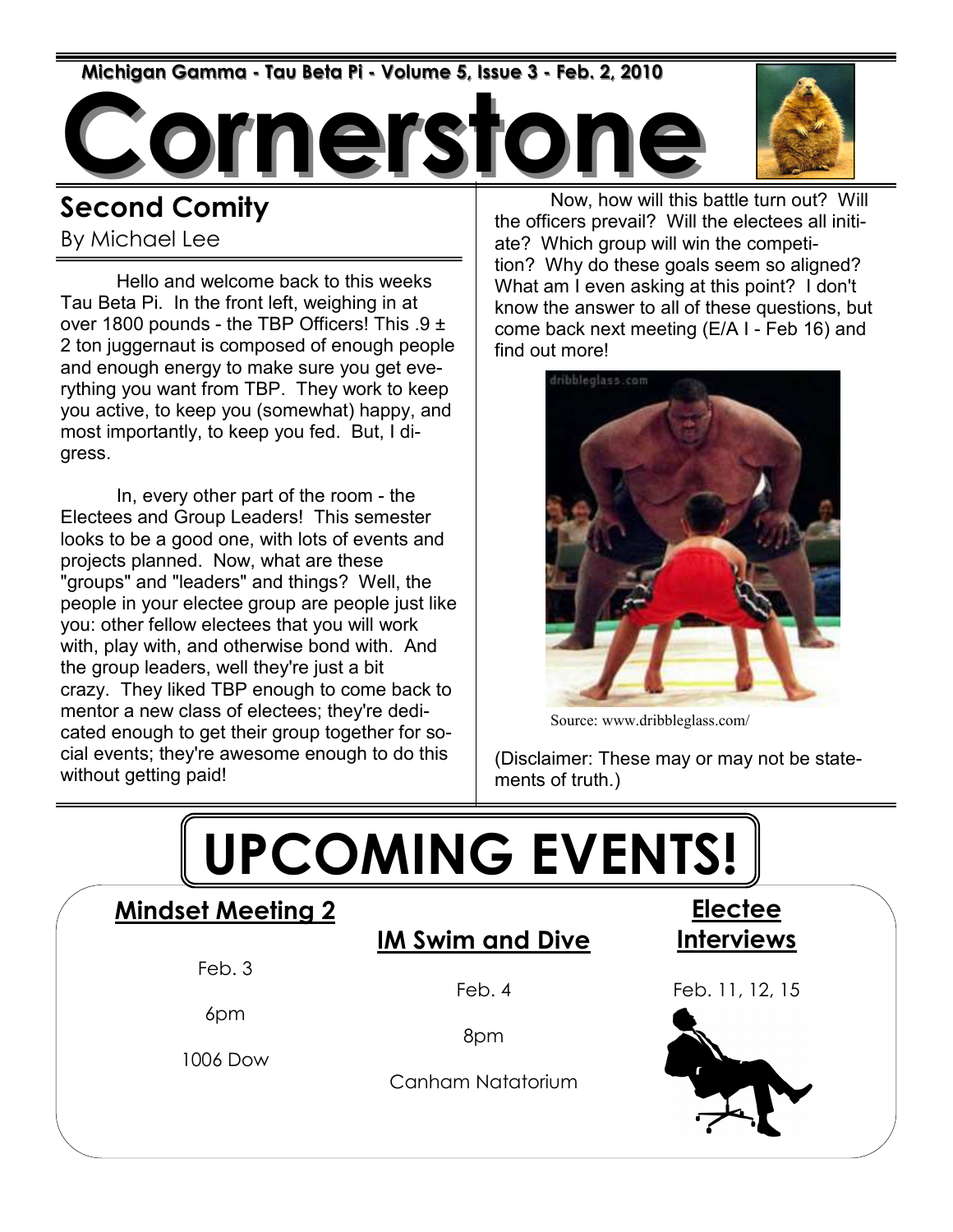# <3 for TBP

## Poet's Place

#### MICHAEL LEE

Valentines day is around the bend, And you know that mean no end Of reminders and emails and roses for you And perhaps someone else to make two.

But the greatest, bestest valentine of all, Is the one that answers this pleading call For writing a poem or two or three, Now that would be a wonderful gift for me.

Please submit poems to TBPcornerstone@umich.edu

## **Happy Valentine's Day, TBP!**

Seems really early, but our next issue isn't until February 16th! We've been slacking on our pickup lines front, so here's a little love...



Roses are #FF0000, violets are #0000FF All my base are belong to you.

page 2

## Word of the Day

Word Evince

How to say it ih-VIN(T)S

#### **Definition**

To show in a clear manner, to make evident

#### Can I have that in a sentence?

The study showed that girls were better prepared for class, had better attendance records, and evinced more positive academic behavior overall.

> - Christina Hoff Sommers, The War Against Boys

Our love is like dividing by zero…. you cannot define it



You must be an asymptote, because I just find myself getting closer and closer to you.

Photo Credits: http://www.x-entertainment.com/articles/0872/ http://www.ironicsans.com/2008/02/idea\_scientist\_valentines.html

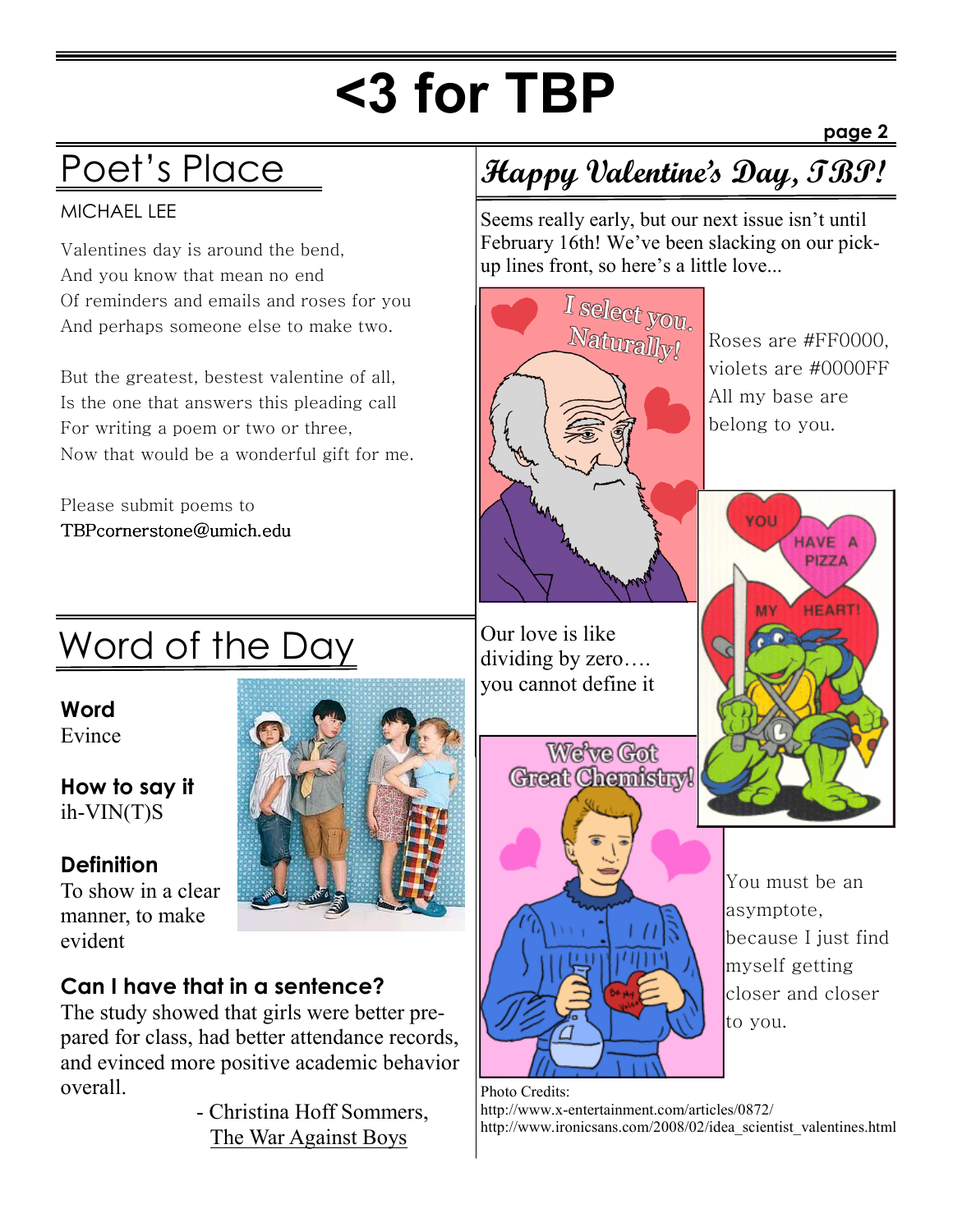# Random News

page 4



Photo Credit: Phil Santoro, http://www.techcrunch.com/2010/01/30/ipad-v-a-rock/

### What would you do with 150 ferrets?

By Kristina Roe

Strike that… what would anyone want with 150 ferrets? While I still don't know the answer to that question, we may have a lead. Two suspects are currently in custody for having robbed a truck of fourteen boxes of ferrets. The ferrets were being imported from the U.S. to Mexico when they were



stolen. A high speed chase took place near Mexico City, ending in the capture of two of the three robbers. The ferrets were unharmed… yay!